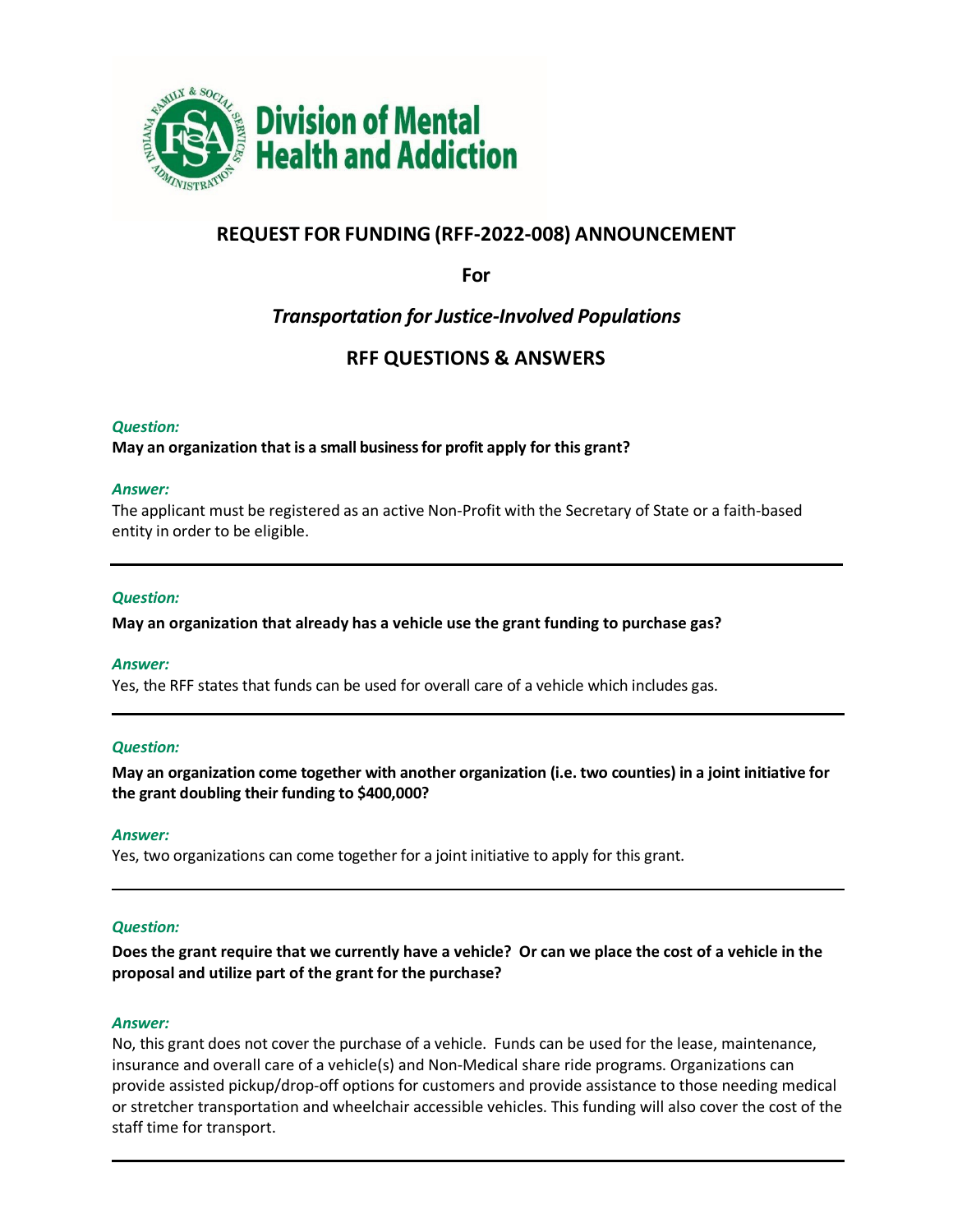

# *Question:*

**Is a newer organization that is currently working on their programming and implementation apply even if they are not currently serving clients?** 

# *Answer:*

If the applicant meets the mandatory requirements, we encourage you to apply.

# *Question:*

**To clarify: is the amount to be requested a max of \$200,000? Can you ask for less than this amount?**

# *Answer:*

You can claim up to \$200,000; meaning, it is allowable to claim below the \$200,000 threshold.

# *Question:*

**May an entity use this grant funding to cover the cost of rides using the Uber Health system?**

# *Answer:*

No, this grant is to be used specifically for lease, maintenance, insurance and overall care of a vehicle(s) and Non-Medical share ride programs. Organizations can provide assisted pickup/drop-off options for customers and provide assistance to those needing medical or stretcher transportation and wheelchair accessible vehicles. This funding will also cover the cost of the staff time for transport.

# *Question:*

**Does the entity need to have the transportation leased prior to applying for the grant or would an estimate of the cost be sufficient?**

# *Answer:*

We would need for you to have secured a lease or show that you are secured/approved for a lease in your proposal. This is the only way to ensure your agency will be able to fulfill the contract expectations as it relates to leasing a vehicle. If your agency is unable to secure a lease we recommend seeking a community partner from your area who would be able to fulfill this part of the contract expectation.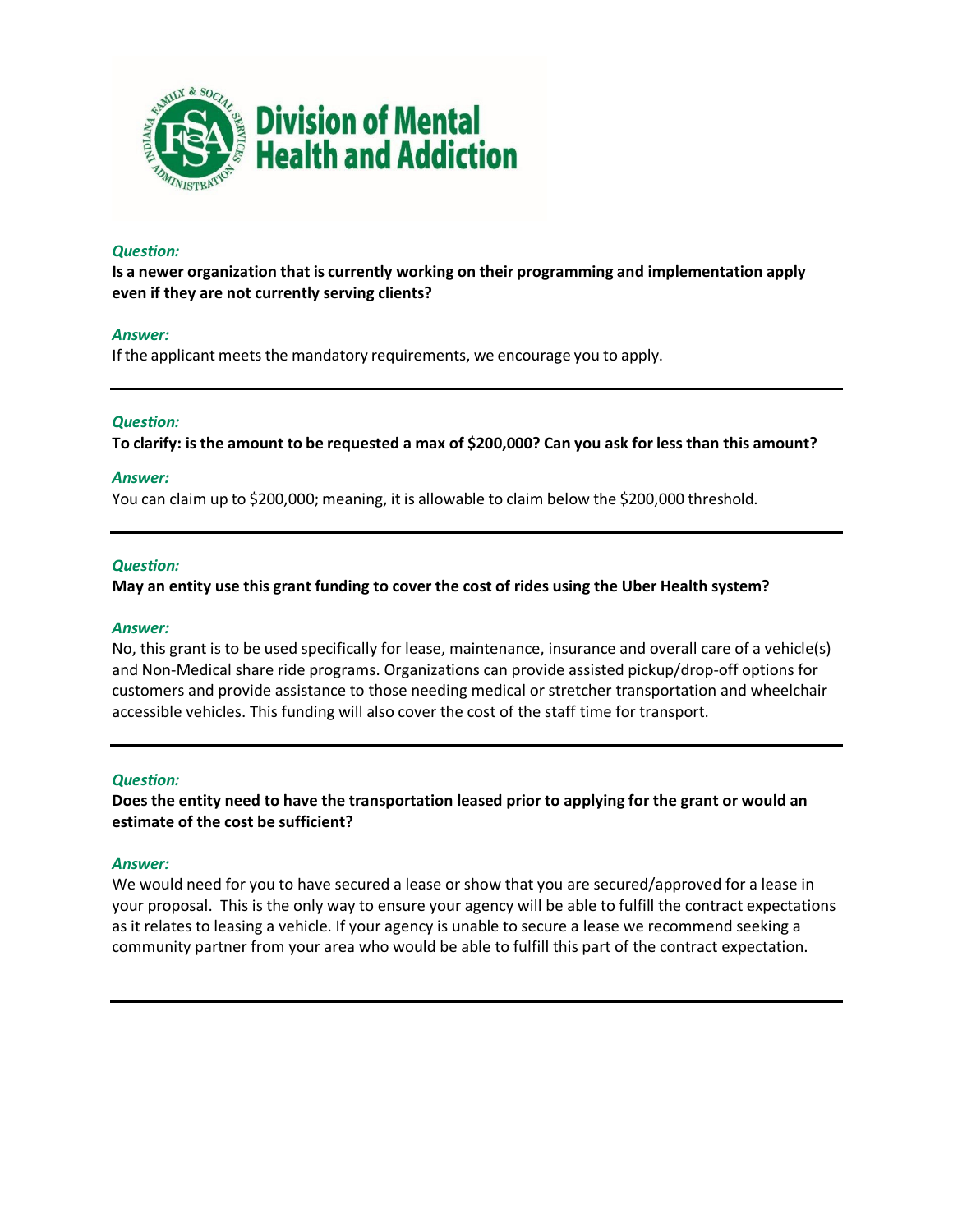

# *Question:*

**Are funds allowable for contracts with rental car companies?**

# *Answer:*

Yes because it mimics a lease and is not a purchase.

# *Question:*

**Does this project require a full-time employee?**

### *Answer:*

No, it does not require a full-time employee but will pay for a driver's time.

#### *Question:*

**Does the State have a referral mechanism in place or will it fall to the applicants to develop connections?**

#### *Answer:*

No, there is no referral process in place.

# *Question:*

**Concerning "Creative ideas for the program", if there are casework services for the clients as a result may the grant participants be offered stipends through the grant funds or compensation for serving as facilitators for groups designed to help prevent recidivism?**

#### *Answer:*

No, the individuals being transported under the grant may not be provided stipends or compensation for their services.

# *Question:*

**Can the leadership group/owner of the entity have a justice-involved population lived experience?** 

#### *Answer:*

Yes

# *Question:*

**If the anticipated driver has a felony conviction, does this disqualify him/her from driving?**

# *Answer:*

No, a felony conviction does not automatically disqualify a person. There are several factors that would be considered before approving an individual with a felony conviction: time since conviction, current legal status (probation, parole, etc.), type of felony conviction, circumstances of the felony, and the individuals that will be receiving rides. For example, a felony conviction against a child would prohibit a person from being able to drive youth or adolescents. We will be writing into the contract that all drivers must be approved by DMHA staff.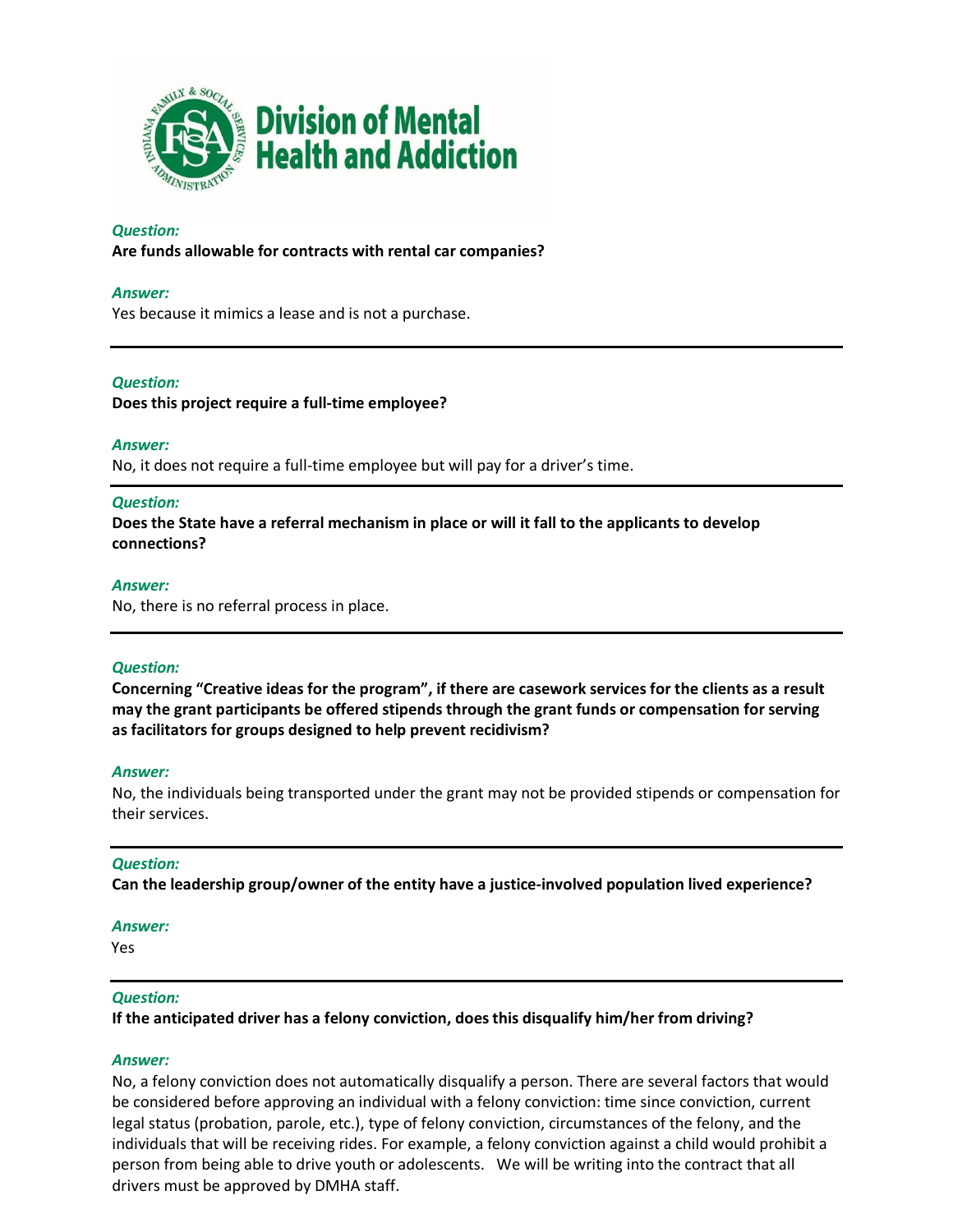

# *Question:* **How will funds be dispersed?**

# *Answer:*

The funds will be dispersed by the normal claim process with the state.

# *Question:*

**Can this include individuals in the justice system outside of the examples given, such as those in shelters receiving counseling and families within the Department of Child Services system?** 

# *Answer:*

Yes

# *Question:*

**How likely is funding beyond one year?** 

# *Answer:*

There is no guarantee that funding will continue beyond 2/28/2023.

# *Question:*

**Can you provide details on the reporting requirements?** 

# *Answer:*

The scope of work has not been fully defined at this time but we will require monthly reporting asking for the number of rides given and destination of rides.

# *Question:*

**Is a quote for auto insurance sufficient if we do not currently operate a transportation program at the agency?** 

# *Answer:*

A quote is sufficient up until you receive an award. If you receive an award, in order to move further with the contract you must have secured the proper insurance.